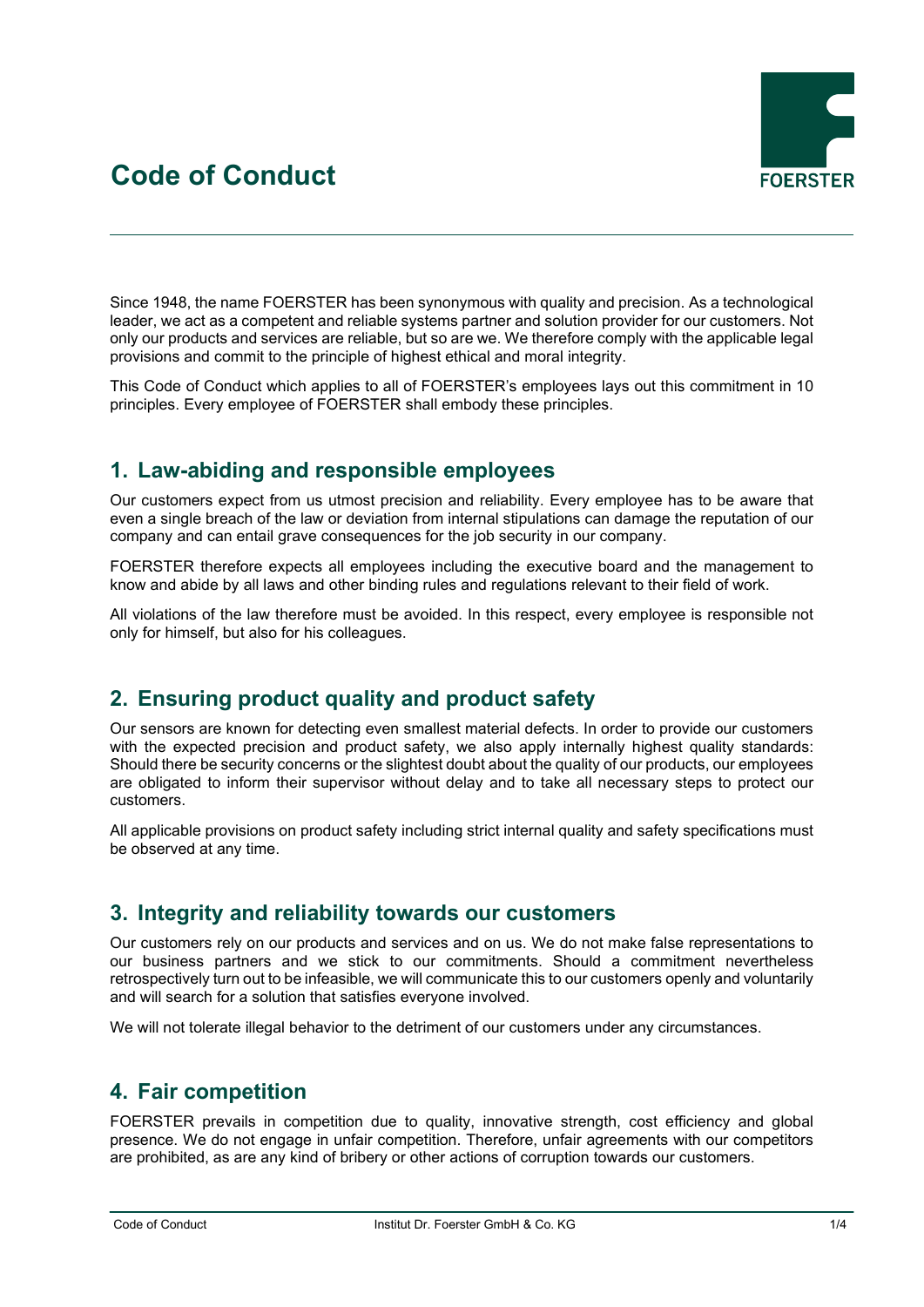We neither exchange information with our competitors on competition-sensitive topics, such as pricing, conditions or pending product launches, nor do we enter into agreements on customers or areas of operation. Should we nevertheless receive sensitive information from a competitor, we will immediately and without being asked reject this information and make clear that we have destroyed it and do not wish to obtain such information.

We ensure that our competitors do not gain knowledge of trade and company secrets of FOERSTER and refrain from investigating our competitors' trade or company secrets.

We cannot be bought with invitations, gifts or financial benefits and we do not buy business deals in this way. Bribes to obtain a contract are absolutely forbidden to us. When it comes to invitations and gifts, we are careful that they do not give rise to the suspicion of being offered in order to obtain a contract. Should FOERSTER's employees for their part have legal or moral concerns when receiving invitations or gifts, they shall immediately check with their supervisor and in case of doubt refuse the gift or invitation.

We act fairly towards our business partners and do not abuse our market position. We refrain from threatening with immediate suspension of deliveries as well as calling for boycotts or systematically impeding other companies. For the re-sale of our products, we do not impose fixed prices on our contracted dealers.

#### **5. Adherence to tax and export control provisions for our international business**

Although our roots are in Germany, we are bound to internationally applicable law by our global business activities. In contact with our foreign business partners, we generally adhere to the foreign trade, tax and customs law of the countries in which we do business. This applies to the import as well as the export of our goods and services.

Every employee has to observe the compliance with laws applicable in a foreign country when products are produced, sold or otherwise placed on the market in that country. Export control regulations can further apply to the transfer of technology or to joint research and development projects with foreign companies.

#### **6. Particular attention regarding the use of sales agents and other intermediaries**

When contracting sales agents or other service providers for business procurement, we ensure that the commissions and other payments are adequate in relation to the services provided. The services of our sales agents also always have to comply with legal requirements. FOERSTER's employees are aware that payments of commissions may be regarded as inadmissible bribes. The concrete services provided by the agent therefore always has to be checked in advance and must be transparently and unambiguously documented. Bills without the denomination of a concrete consideration must not be paid.

Agents and service providers must not be used by FOERSTER to deviate from the provisions of this Code of Conduct.

#### **7. Data protection and data security**

FOERSTER attaches great importance to the security of the data of its employees and business partners. When using personal data in business transactions, all of FOERSTER's employees have to ensure the protection of privacy and keep personal data confidential.

Data on the identity of business partners and the subject of business relations have to be protected from unauthorized access by means of suitable technical safeguards.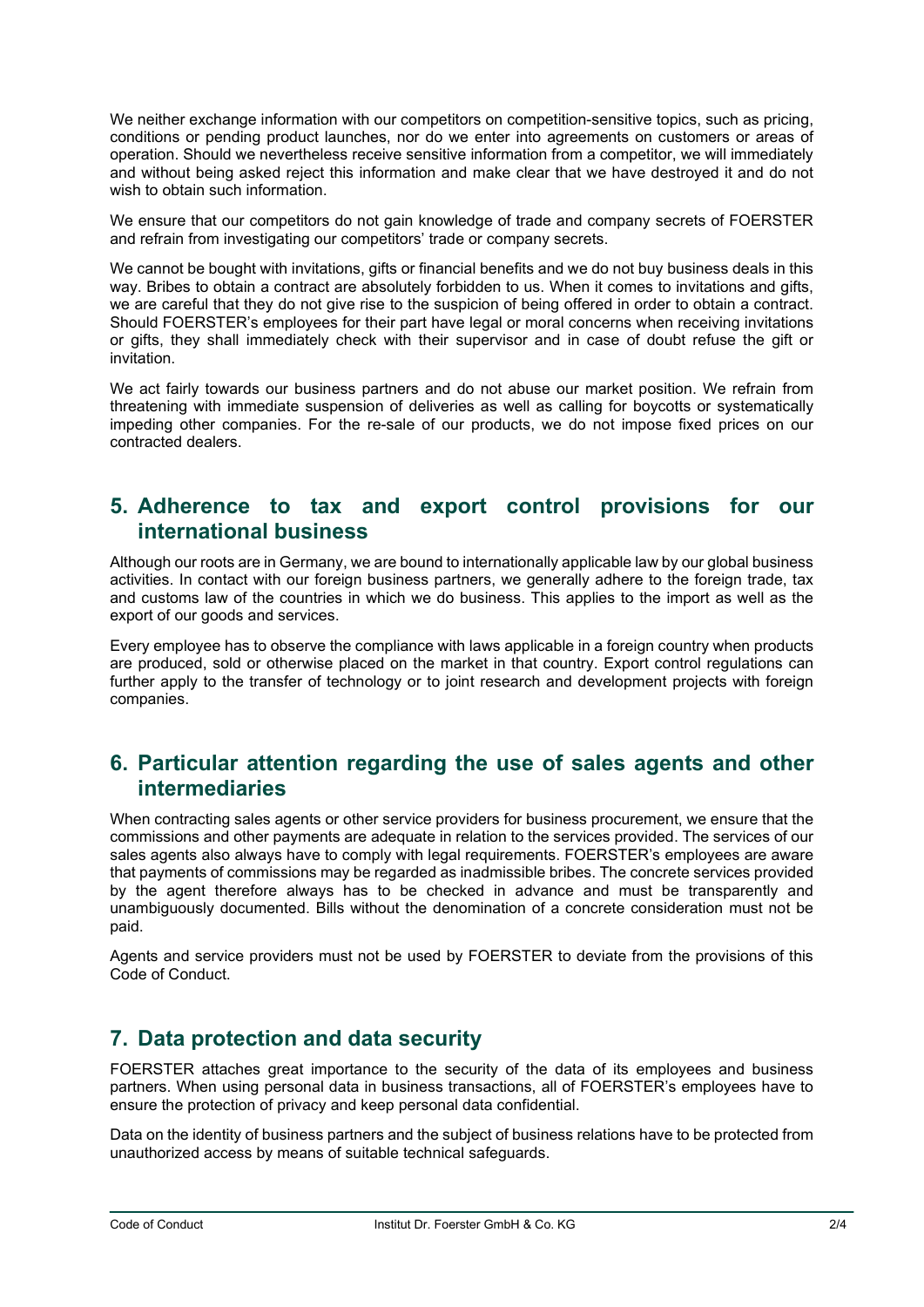## **8. Responsible handling of company property**

FOERSTER has great trust in its employees. In return, all employees are obliged to ensure the best possible maintenance and proper use of the objects owned by the company. Company property must not be used for private purposes or removed from the company premises without prior written consent of the supervisor.

Company data must not be copied manually or electronically or otherwise be brought outside of the company sphere without the authorization of the supervisor.

#### **9. Avoidance of conflicts of interest**

Situations in which private interests of employees conflict with the commercial interests of FOERSTER have to be avoided. If employees feel they might be in a conflict of interest, they immediately have to inform their supervisor and look for a solution.

No employee is permitted to engage in professional activities that could compromise the interests of FOERSTER. This especially applies to activities for FOERSTER's competitors. Secondary employment in any case requires the prior written consent of the supervisor.

## **10. Ethical and moral integrity**

Beyond the strict legal provisions, FOERSTER's employees are obliged to constantly behave in a morally and ethically impeccable manner. Any discrimination in relation to co-workers and business partners on the grounds of age, disability, origin, skin colour, sex, sexual orientation or other personal traits is prohibited. We work resource-friendly and avoid the endangerment of humankind and the environment.

FOERSTER commits to the principle of merit. FOERSTER's employees will therefore only be assessed on their merits and not on further extraneous grounds. The same applies to the initiation of business relationships and the choice of business partners.